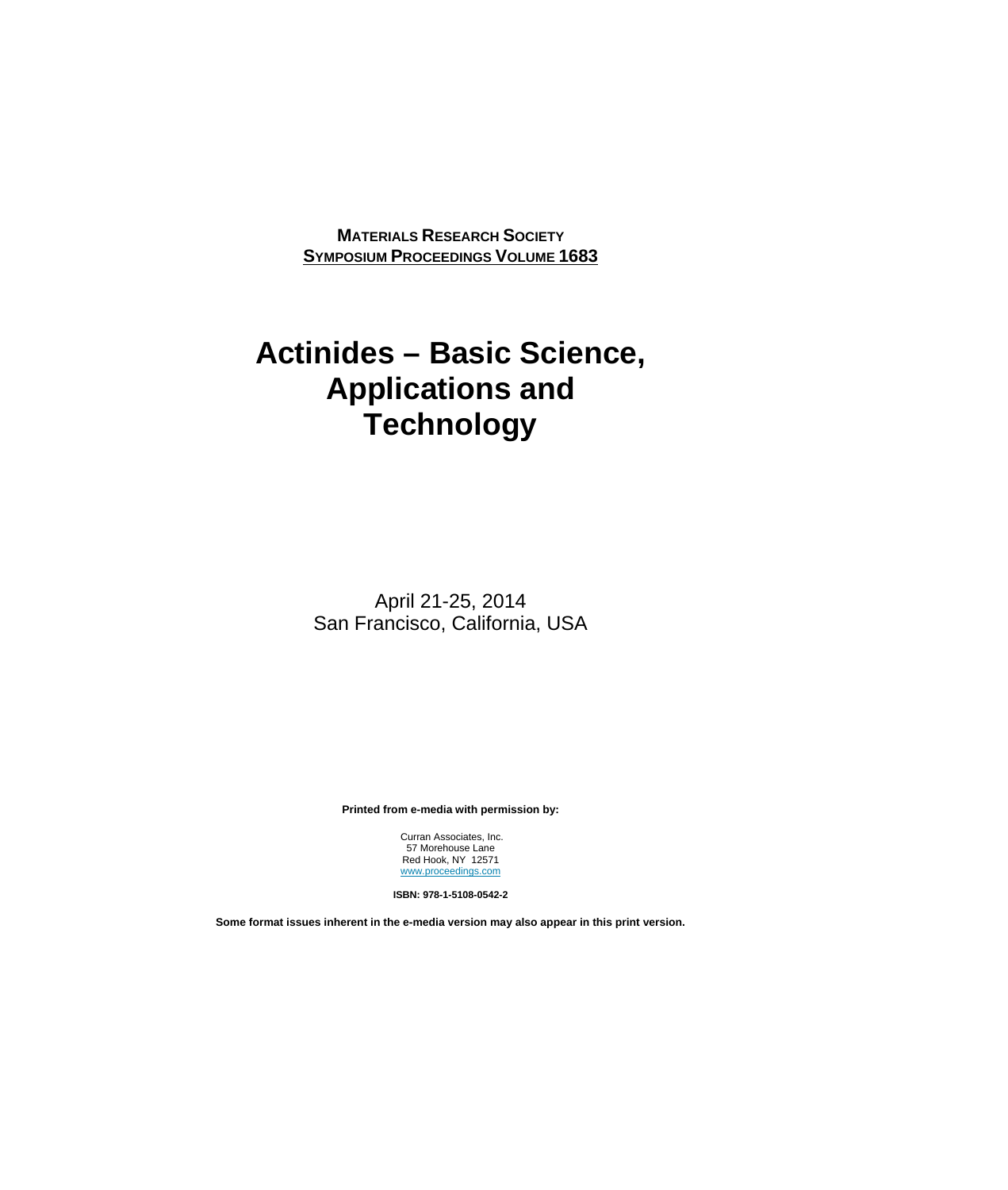©Materials Research Society 2014

This reprint is produced with the permission of the Materials Research Society and Cambridge University Press.

This publication is in copyright, subject to statutory exception and to the provisions of relevant collective licensing agreements. No reproduction of any part may take place without the written permission of Cambridge Uni

Cambridge University Press Cambridge, New York, Melbourne, Madrid, Cape Town, Singapore, São Paulo, Delhi, Tokyo, Mexico City

Cambridge University Press 32 Avenue of the Americas, New York, NY 10013-2473, USA www.cambridge.org

Materials Research Society 506 Keystone Drive, Warrendale, PA 15086 www.mrs.org

## CODEN: MRSPDH

ISBN: 978-1-5108-0542-2

Cambridge University Press has no responsibility for the persistence or accuracy of URLs for external or third-part Internet Web sites referred to in this publication and does not guarantee that any content on such Web sites is, or will remain, accurate or appropriate.

## **Additional copies of this publication are available from:**

Curran Associates, Inc. 57 Morehouse Lane Red Hook, NY 12571 USA Phone: 845-758-0400 Fax: 845-758-2634 Email: curran@proceedings.com Web: www.proceedings.com